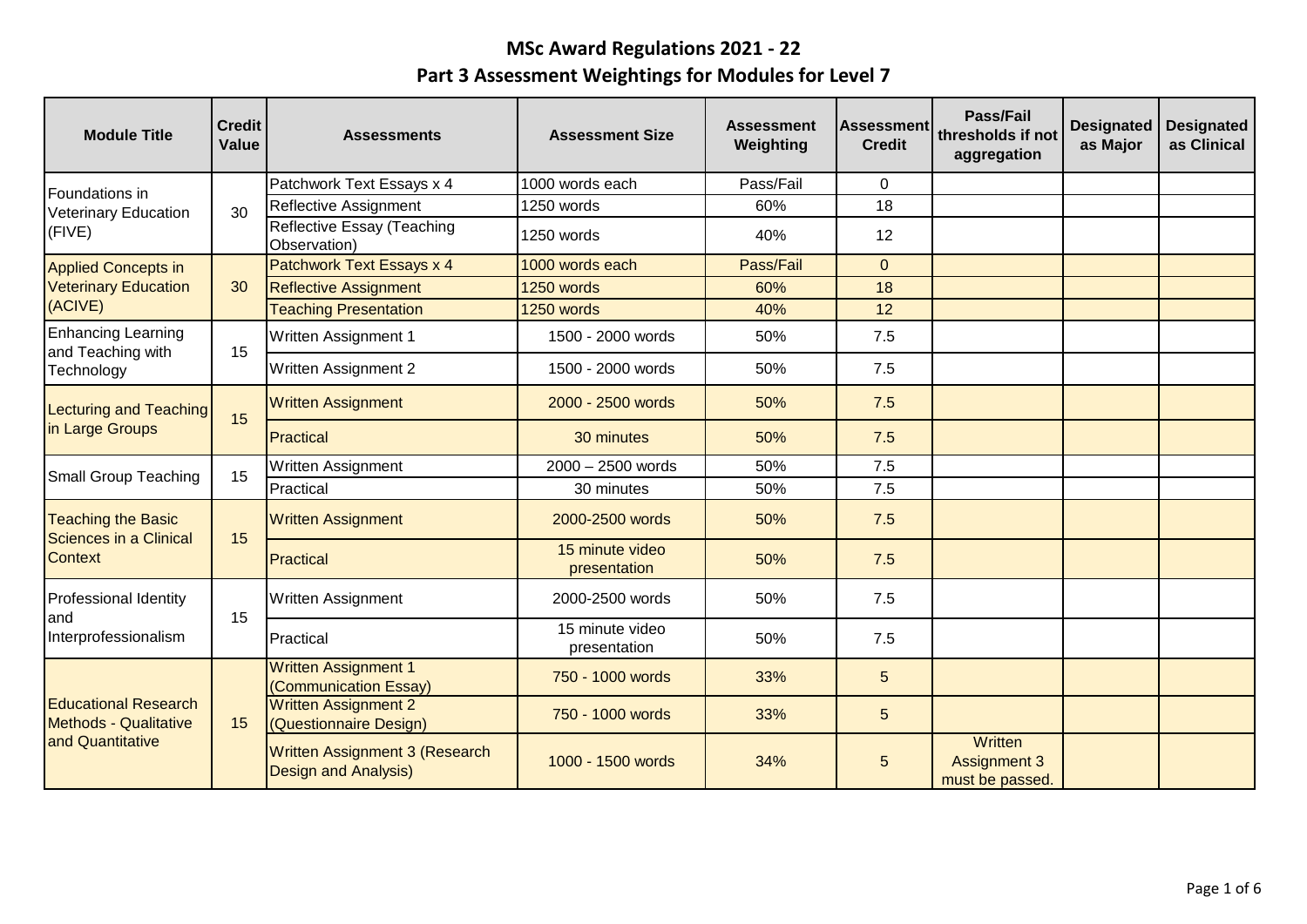| <b>Module Title</b>                                    | <b>Credit</b><br>Value | <b>Assessments</b>                                | <b>Assessment Size</b>                                                | <b>Assessment</b><br>Weighting | Assessment<br><b>Credit</b> | Pass/Fail<br>thresholds if not<br>aggregation | <b>Designated</b><br>as Major | <b>Designated</b><br>as Clinical |
|--------------------------------------------------------|------------------------|---------------------------------------------------|-----------------------------------------------------------------------|--------------------------------|-----------------------------|-----------------------------------------------|-------------------------------|----------------------------------|
| Evidence Based                                         | 15                     | <b>Written Assignment 1</b>                       | 2000-2500 words                                                       | 50%                            | 7.5                         |                                               |                               |                                  |
| <b>Veterinary Education</b>                            |                        | Practical                                         | 15 minute video<br>presentation                                       | 50%                            | 7.5                         |                                               |                               |                                  |
| Assessment, Feedback                                   |                        | <b>Written Assignment</b>                         | 2000 - 2500 words                                                     | 50%                            | 7.5                         |                                               |                               |                                  |
| and Learning                                           | 15                     | Practical                                         | 15 minute video<br>presentation                                       | 50%                            | 7.5                         |                                               |                               |                                  |
| Clinical Reasoning and                                 | 15                     | Written Assignment                                | 2000 - 2500 words                                                     | 50%                            | 7.5                         |                                               |                               |                                  |
| Patient-Side Teaching                                  |                        | Practical                                         | 15 minute video<br>presentation                                       | 50%                            | 7.5                         |                                               |                               |                                  |
| <b>Veterinary Education</b><br><b>Research Project</b> | 45                     | <b>Written Assignment 1</b>                       | <b>Research paper</b><br>combined with Lit Review<br>$-$ up to 10,000 | 90%                            | 40.5                        |                                               | Major                         |                                  |
|                                                        |                        | <b>Oral Examination</b>                           | 20 minutes oral exam                                                  | 10%                            | 4.5                         |                                               |                               |                                  |
| <b>Conservation Biology</b>                            | 15                     | Examination                                       | 1 hour                                                                | 50%                            | 7.5                         |                                               |                               |                                  |
|                                                        |                        | In-course assessment: Essay                       | Up to 1500 words                                                      | 50%                            | 7.5                         |                                               |                               |                                  |
| The Impact of Disease                                  | 15                     | Examinations                                      | 1 hour                                                                | 50%                            | 7.5                         |                                               |                               |                                  |
| on Populations                                         |                        | In-course assessment: Scientific<br><b>Review</b> | Up to 1500 words                                                      | 50%                            | 7.5                         |                                               |                               |                                  |
| Health and Welfare of                                  | 15                     | Examination                                       | 1 hour                                                                | 50%                            | 7.5                         |                                               |                               |                                  |
| Captive Wild Animals                                   |                        | In-course assessment: Essay                       | Up to 1500 words                                                      | 50%                            | 7.5                         |                                               |                               |                                  |
| <b>Interventions</b>                                   | 15                     | Examination                                       | 1 hour                                                                | 50%                            | 7.5                         |                                               |                               |                                  |
|                                                        |                        | In-course assessment: Essay                       | Up to 1500 words                                                      | 50%                            | 7.5                         |                                               |                               |                                  |
| Detection and<br>Surveillance of                       | 15                     | Examination                                       | 1 hour                                                                | 50%                            | 7.5                         |                                               |                               |                                  |
| <b>Emerging Disease</b>                                |                        | In-course assessment: Essay                       | Up to 1500 words                                                      | 50%                            | 7.5                         |                                               |                               |                                  |
|                                                        |                        | Examinations                                      | 1 hour                                                                | 50%                            | 7.5                         |                                               |                               |                                  |
| <b>Ecosystem Health</b>                                | 15                     | In-course assessment: Presentation                | 8 minutes                                                             | 25%                            | 3.75                        |                                               |                               |                                  |
|                                                        |                        | In-course assessment: Handout                     | Up to 2 pages                                                         | 25%                            | 3.75                        |                                               |                               |                                  |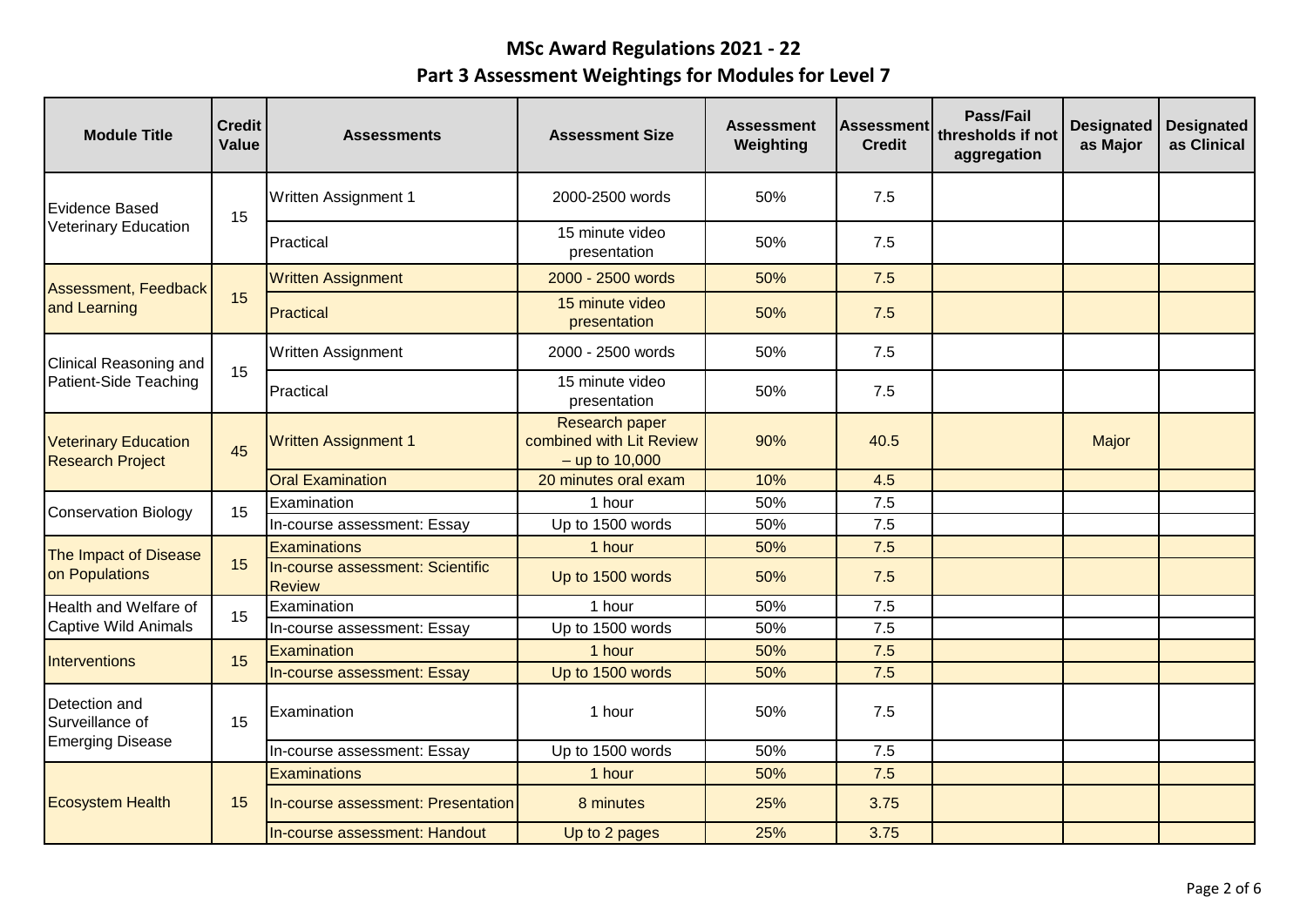| <b>Module Title</b>                                                   | <b>Credit</b><br>Value | <b>Assessments</b>                                                                       | <b>Assessment Size</b>                      | <b>Assessment</b><br>Weighting | lAssessment<br><b>Credit</b> | <b>Pass/Fail</b><br>thresholds if not<br>aggregation | <b>Designated</b><br>as Major | <b>Designated</b><br>as Clinical |
|-----------------------------------------------------------------------|------------------------|------------------------------------------------------------------------------------------|---------------------------------------------|--------------------------------|------------------------------|------------------------------------------------------|-------------------------------|----------------------------------|
| <b>Evaluation of the</b><br><b>Health and Welfare of</b>              | 15                     | Examinations                                                                             | 1 hour                                      | 50%                            | 7.5                          |                                                      |                               |                                  |
| Captive Wild Animals                                                  |                        | In-course assessment: Critical<br><b>Review</b>                                          | Up to 1500 words                            | 50%                            | 7.5                          |                                                      |                               |                                  |
| <b>Practical Module (WAB</b>                                          | 15                     | In-course Assessment 4:<br><b>Management or Post-Mortem</b><br><b>Examination Report</b> | Up to 1500 words                            | 50%                            | 7.5                          |                                                      |                               |                                  |
| Students)                                                             |                        | In-course assessment 5: Poster                                                           |                                             | 50%                            | 7.5                          |                                                      |                               |                                  |
|                                                                       |                        | <b>Procedures List</b>                                                                   | Signed off                                  |                                |                              |                                                      |                               |                                  |
| <b>Practical Module (WAH</b><br>Students)                             |                        | In-course Assessment 4: Clinical<br>Case Report                                          | Up to 1500 words                            | 50%                            | 7.5                          |                                                      |                               |                                  |
|                                                                       | 15                     | In-course Assessment 5: Poster                                                           |                                             | 50%                            | 7.5                          |                                                      |                               |                                  |
|                                                                       |                        | <b>Procedures List</b>                                                                   | Signed off                                  |                                |                              |                                                      |                               |                                  |
|                                                                       | 60                     | <b>Grant Application</b>                                                                 | 10-12 pages                                 | 20%                            | 12                           |                                                      |                               |                                  |
| <b>Wild Animal Research</b>                                           |                        | <b>Scientific Paper</b>                                                                  | 5000 words                                  | 70%                            | 42                           |                                                      | Major                         |                                  |
| <b>Module</b>                                                         |                        | <b>Student Conference</b>                                                                | <b>Presentation of research</b><br>findings |                                |                              |                                                      |                               |                                  |
|                                                                       |                        | <b>Oral Examination</b>                                                                  | 12-15 minutes                               | 10%                            | $6\overline{6}$              |                                                      |                               |                                  |
| Foundations of One<br>Health                                          | 15                     | Summative Assessment: Written<br>Assignment                                              | Up to 2000 words                            | 100%                           | 15                           |                                                      | Major                         |                                  |
| Introduction to Disease<br><b>Agents for One Health</b>               | 15                     | <b>Summative Assessment: Open</b><br><b>Book Examination</b>                             | Up to 2 hours                               | 100%                           | 15                           |                                                      |                               |                                  |
| Infectious Disease                                                    | 15                     | Individual Poster Presentation                                                           | 20 minutes                                  | 50%                            | 7.5                          |                                                      |                               |                                  |
| Emergence                                                             |                        | Pathogen Emergence Exercise                                                              | 1000 words                                  | 50%                            | 7.5                          |                                                      |                               |                                  |
| Introduction to One<br><b>Health Epidemiology</b><br>and Surveillance |                        | Summative Assessment: Written<br>15 Assignment – critical review of a<br>paper           | Up to 2000 words                            | 100%                           | 15                           |                                                      | Major                         |                                  |
| Economics of One<br>Health (for students on<br>One Health and VetEpi  | 15                     | In-course Assessment 1                                                                   | Up to 1000 words                            | 50%                            | 7.5                          |                                                      |                               |                                  |
| pathway)                                                              |                        | In-course Assessment 2                                                                   | Up to 1000 words                            | 50%                            | 7.5                          |                                                      |                               |                                  |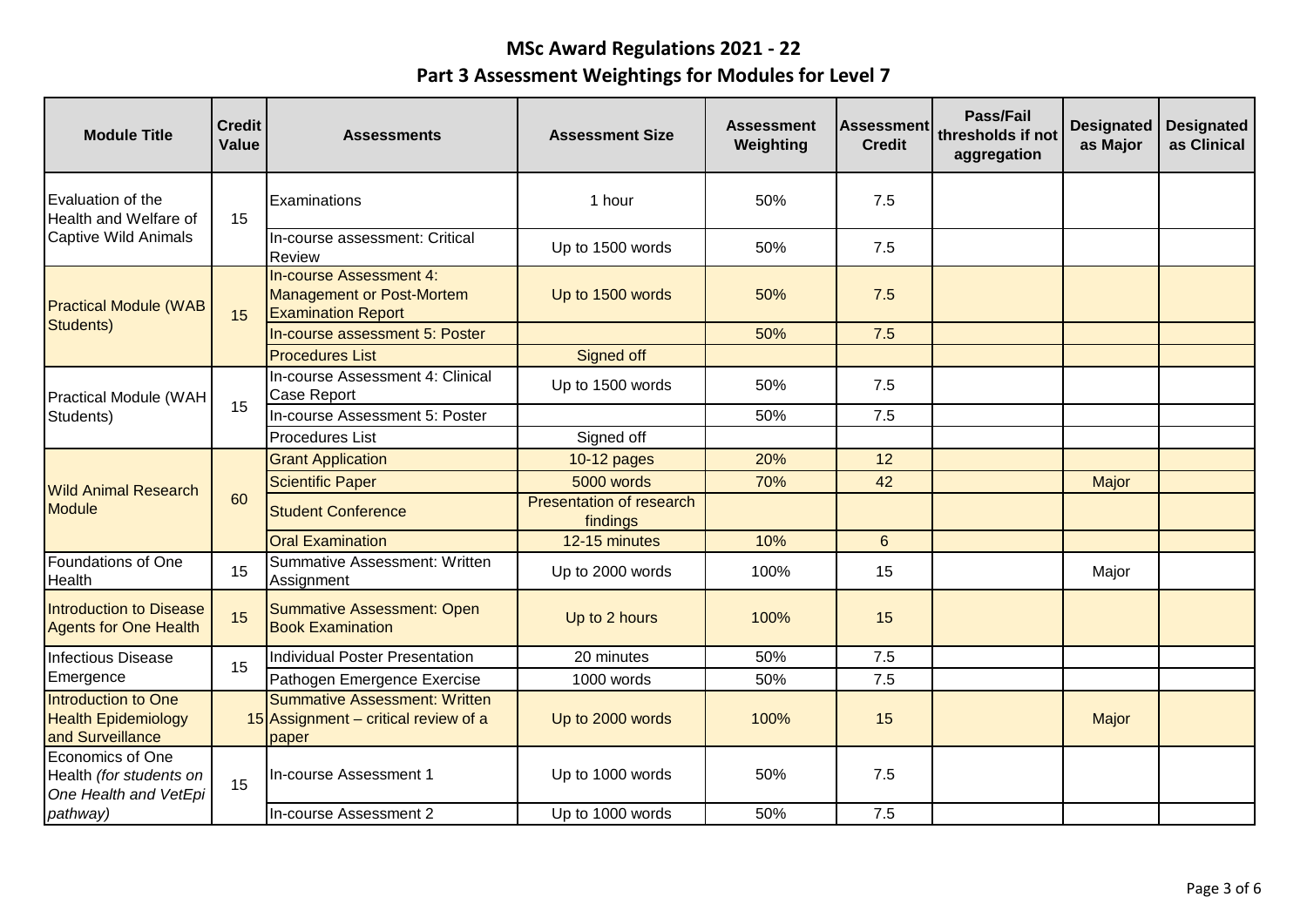| <b>Module Title</b>                                                            | <b>Credit</b><br>Value | <b>Assessments</b>                                                                                                                                                                                                                                                                                                                                                                                                                                                                                                 | <b>Assessment Size</b> | <b>Assessment</b><br>Weighting | <b>Assessment</b><br><b>Credit</b> | <b>Pass/Fail</b><br>thresholds if not<br>aggregation | <b>Designated</b><br>as Major | <b>Designated</b><br>as Clinical |
|--------------------------------------------------------------------------------|------------------------|--------------------------------------------------------------------------------------------------------------------------------------------------------------------------------------------------------------------------------------------------------------------------------------------------------------------------------------------------------------------------------------------------------------------------------------------------------------------------------------------------------------------|------------------------|--------------------------------|------------------------------------|------------------------------------------------------|-------------------------------|----------------------------------|
| <b>One Health: Situation</b><br><b>Analysis and Systems</b><br><b>Thinking</b> | 15                     | <b>Summative Assessment: Written</b><br><b>Assignment - Policy or Strategy</b><br>Paper                                                                                                                                                                                                                                                                                                                                                                                                                            | Up to 2500 words       | 100%                           | 15                                 |                                                      | Major                         |                                  |
| <b>Medical Anthropology</b><br>and Public Health                               | 15                     | Summative Assessment: Essay                                                                                                                                                                                                                                                                                                                                                                                                                                                                                        | Up to 2500 words       | 100%                           | 15                                 |                                                      | Major                         |                                  |
| <b>Vector Biology and</b>                                                      |                        | <b>Summative Assessment: Multiple</b><br><b>Choice Examination</b>                                                                                                                                                                                                                                                                                                                                                                                                                                                 | Up to 1 hour           | 33%                            |                                    |                                                      |                               |                                  |
| <b>Vector-Parasite</b><br><b>Interactions</b>                                  | 15                     | <b>Written Assignment: Research</b><br>Proposal in the form suitable to<br>submit to a named grant funding<br>agency                                                                                                                                                                                                                                                                                                                                                                                               | Up to 2000 words       | 67%                            |                                    |                                                      |                               |                                  |
|                                                                                |                        | Multiple Choice Exam                                                                                                                                                                                                                                                                                                                                                                                                                                                                                               | 1-2 hours              | 100%                           |                                    |                                                      |                               |                                  |
| Environmental<br>Epidemiology                                                  | 15                     | For students who are required to re-<br>sit, or granted a deferral or new<br>attempt, the task will be to write an<br>essay of no more than 1,500 words<br>in response to a technical enquiry<br>about an environmental<br>epidemiology issue. The task would<br>be described as a policy choice<br>facing a local authority, a senior<br>official of which calls for<br>epidemiological advice. The<br>response is to be written using<br>language that would be understood<br>by an educated non-epidemiologist. | (1500 words)           | 100%                           | 15                                 |                                                      |                               |                                  |
|                                                                                |                        | <b>Group Work</b>                                                                                                                                                                                                                                                                                                                                                                                                                                                                                                  | 4 pages                | 20%                            | 3                                  |                                                      |                               |                                  |
| Epidemiology of<br><b>Infectious Diseases</b>                                  | 15                     | Open book online exam with<br>multiple choice questions                                                                                                                                                                                                                                                                                                                                                                                                                                                            | 2 hours                | 80%                            | 12                                 |                                                      |                               |                                  |
| (for students on One<br><b>Health and VetEpi</b><br>pathway)                   |                        | For students who are required to re-sit, or granted a deferral or<br>new attempt, there will be a written examination.                                                                                                                                                                                                                                                                                                                                                                                             |                        |                                |                                    |                                                      |                               |                                  |
| Globalisation & Health                                                         | 15                     | <b>Written Assignment</b>                                                                                                                                                                                                                                                                                                                                                                                                                                                                                          | 3000 words             | 100%                           | 15                                 |                                                      | Major                         |                                  |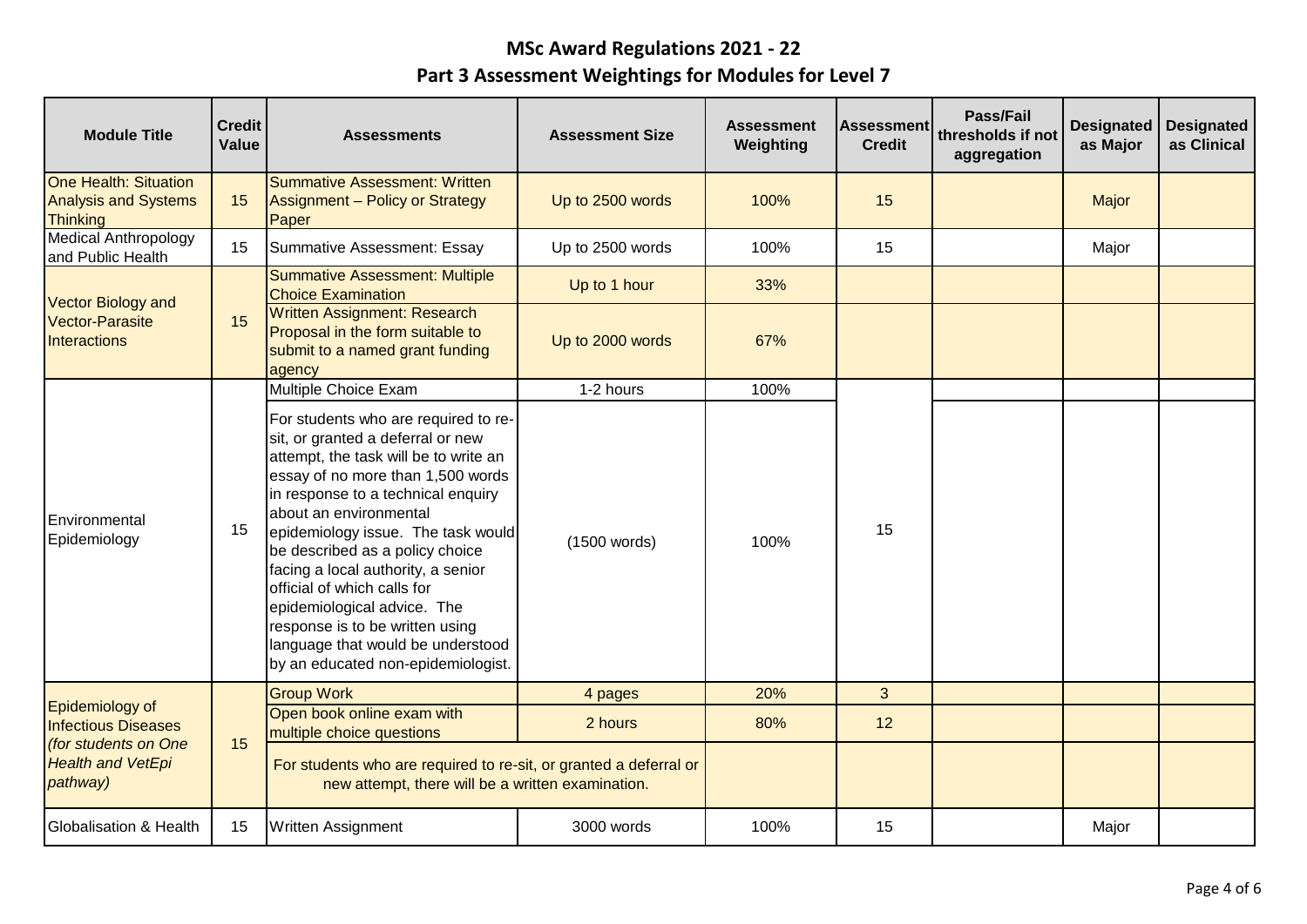| <b>Module Title</b>                                 | <b>Credit</b><br>Value | <b>Assessments</b>                                                             | <b>Assessment Size</b>                                                                                                 | <b>Assessment</b><br>Weighting                     | <b>Assessment</b><br><b>Credit</b> | <b>Pass/Fail</b><br>thresholds if not<br>aggregation                                            | <b>Designated</b><br>as Major | <b>Designated</b><br>as Clinical |
|-----------------------------------------------------|------------------------|--------------------------------------------------------------------------------|------------------------------------------------------------------------------------------------------------------------|----------------------------------------------------|------------------------------------|-------------------------------------------------------------------------------------------------|-------------------------------|----------------------------------|
| <b>One Health Research</b><br>Project               | 60                     | <b>Summative Assessment: Part 1:</b><br><b>Literature Review</b>               | Up to 2000 words                                                                                                       | 90% (part 1 and 2<br>of the written<br>assignment) |                                    |                                                                                                 |                               |                                  |
|                                                     |                        | <b>Summative Assessment: Written</b><br>Assignment Part 2: Research<br>Project | Up to 4000 words<br>(exceptionally for<br>qualitative projects to<br>permit use of direct<br>quotes; up to 8000 words) |                                                    | 54                                 |                                                                                                 | Major                         |                                  |
|                                                     |                        | <b>Oral Examination</b>                                                        | 20 minutes                                                                                                             | 10% (compulsory<br>attendance)                     | $6\phantom{1}$                     |                                                                                                 |                               |                                  |
|                                                     | 60                     | <b>Written Examination (Paper 1)</b>                                           | 3 hours                                                                                                                | 50%                                                | 30                                 | Must gain at least<br>40% for Paper 1                                                           |                               |                                  |
| Fundamentals,<br><b>Principles and Practice</b>     |                        | <b>Written Examination (Paper 2)</b>                                           | 3 hours                                                                                                                | 50%                                                | 30                                 | Must gain at least<br>40% for Paper 2                                                           |                               |                                  |
| of Veterinary<br>Epidemiology (FPPVE)               |                        |                                                                                |                                                                                                                        |                                                    |                                    | Must gain an<br>aggregated<br>average of 50%<br>across paper 1<br>and 2 to pass<br><b>FPPVE</b> |                               |                                  |
| <b>Statistical Methods in</b><br>Epidemiology (SME) | 15                     | <b>Written Assignment</b>                                                      | 1400 words of text plus a<br>maximum of 3 tables or<br>figures                                                         | 100%                                               | 15                                 |                                                                                                 | Major                         |                                  |
| Modelling and the<br><b>Dynamics of Infectious</b>  | 15                     | <b>Group Presentation</b>                                                      | 10 minutes                                                                                                             | 20%                                                | 3                                  |                                                                                                 |                               |                                  |
| <b>Diseases</b>                                     |                        | <b>MCQ</b> examination                                                         | $1.5$ hrs                                                                                                              | 80%                                                | 12                                 |                                                                                                 |                               |                                  |